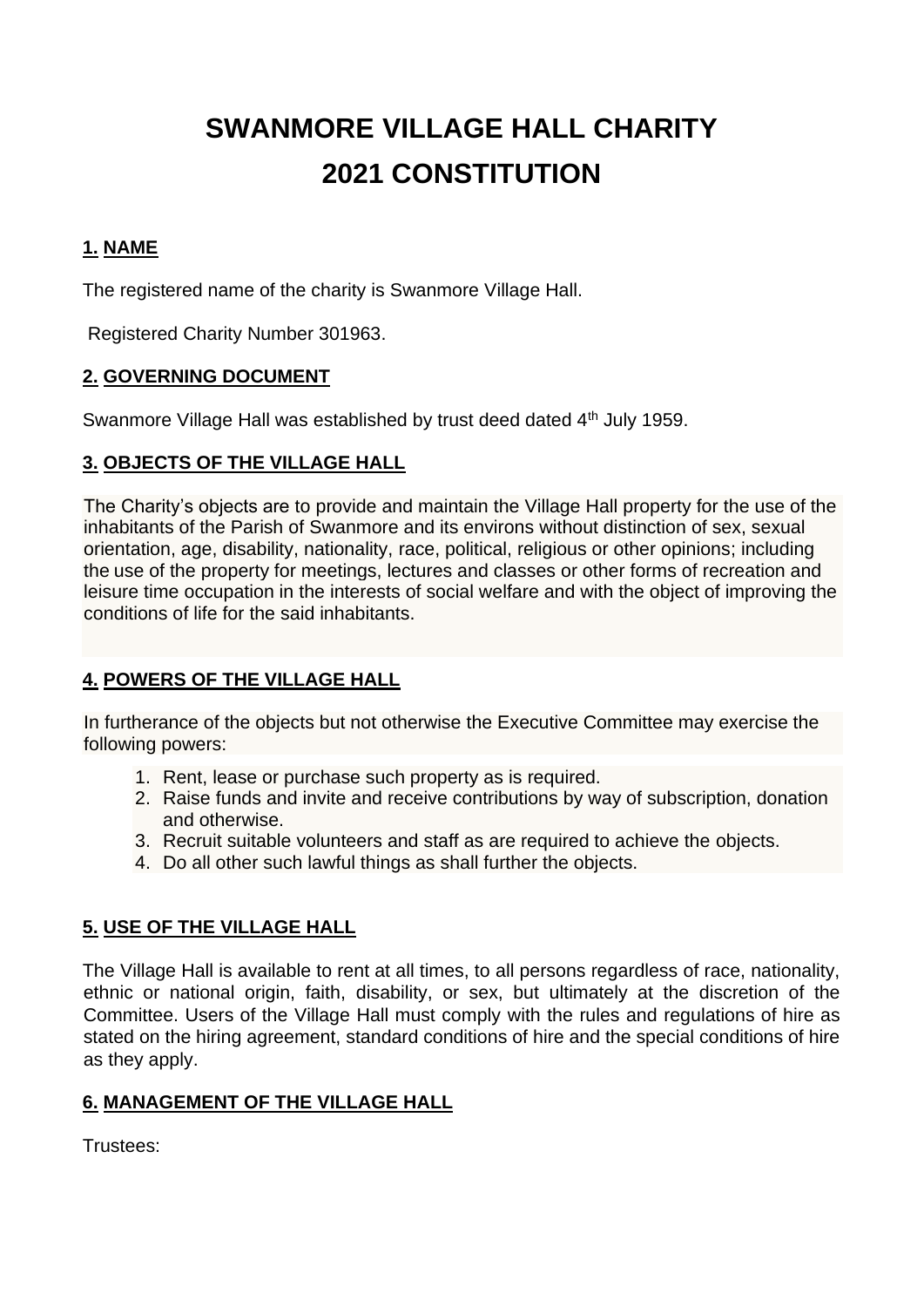The Trustees and Committee are elected each year at the Annual General Meeting held at a date agreed by the Committee.

The Trustees shall abide by the Licence of Use as issued by the relevant Licensing Authority and by all other relevant legislation including that issued at such times by the Health and Safety Executive.

Trusteeship and Committee membership is open to all Swanmore and neighbouring residents over the age of 18 years.

The Committee shall comprise of representatives of user associations or clubs together with other volunteer members of no less than four persons. If this number cannot be achieved at the AGM, further meetings will be held until a full membership of four is achieved. Until such time, the Hall may function, but no decisions may be voted upon. There will be no upper limit to the number of members of the Committee.

#### Responsibilities:

The Committee is responsible for managing the repair and maintenance of the Hall and compliance with any Building, Health and Safety or Fire Rules and Regulations that may come to apply.

#### Insurance:

The Committee are to insure the Hall against Fire, Burglary, Public Liability and other insurable risks.

#### **7. GENERAL MEETINGS**

#### Annual General Meeting:

- i) An Annual General Meeting of the Swanmore Village Hall shall be held once a year in or near the month of November at such time and place as the Management Committee shall decide. Prominent public notices shall be posted on the Hall and other village notice boards, giving at least fourteen days notice of said meeting.
- ii) In exceptional circumstances the AGM may be held by electronic means. Such exceptional circumstances would be a Government instruction prohibiting gatherings of such a size to make the meeting automatically inquorate.
- iii) An Annual General Meeting shall be quorate if attended by at least a number of people equivalent to one-half of the number of members on the Management Committee. In the event that no quorum is present, or the meeting has to be abandoned, the meeting shall stand adjourned and be reconvened not less than 21 days later, clear notice of this being given in the same fashion as was required for the original meeting.
- iv) All members of the Swanmore Village Hall Committee present at the meeting shall be eligible to vote.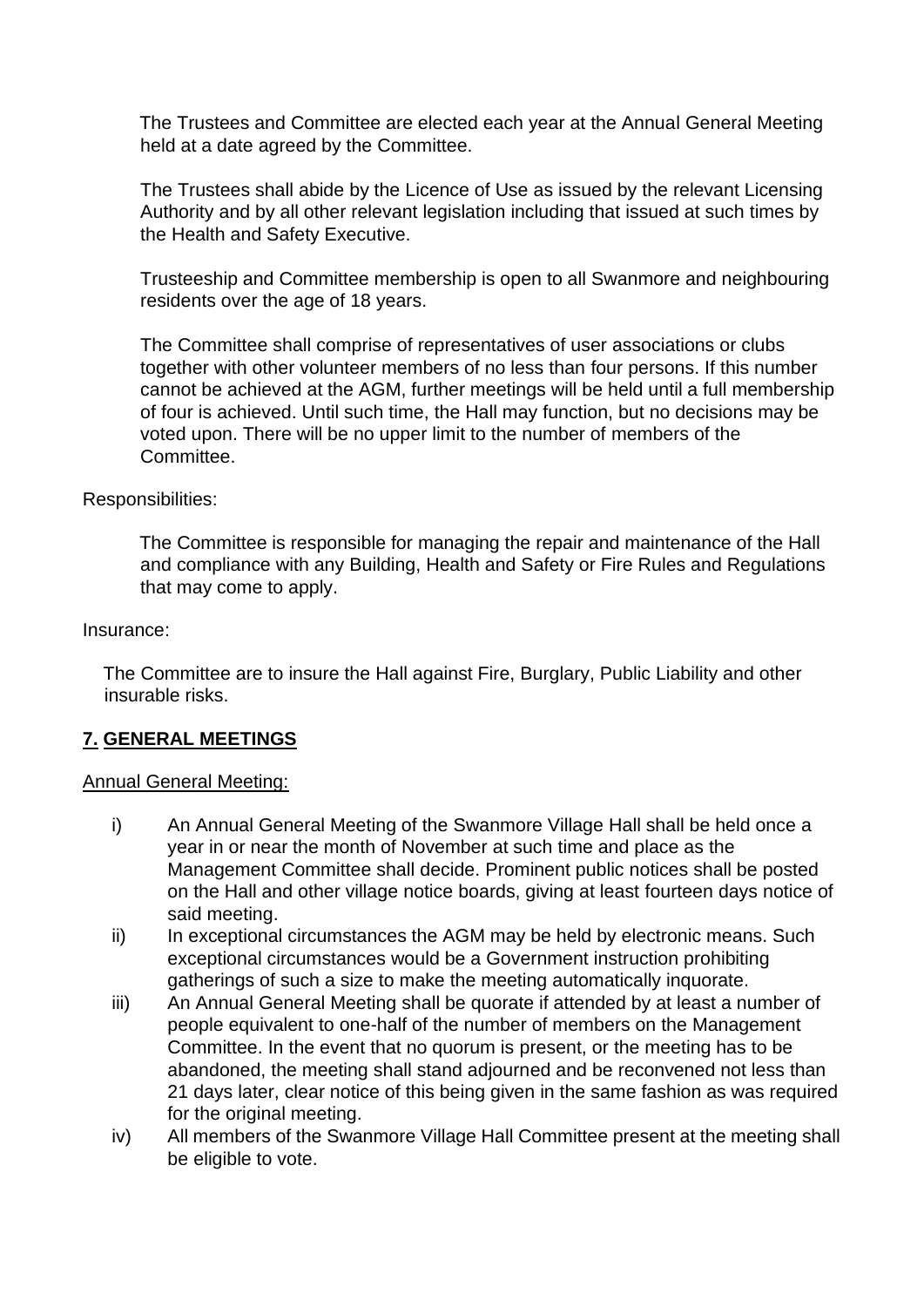The business of the meeting shall be:

- (a) To receive and approve the Annual Report of the Management Committee, which shall include a report of the Accounts of the Association for the preceding financial year and a report of the work and activities of the Association.
- (b) To appoint such auditors or independent examiners as are required by law to audit and/or examine the Accounts of the Association for the forthcoming financial year.
- (c) To elect members of the Management Committee.
- (d) To consider and vote upon any proposals to alter this constitution.
- (e) To consider any other business of which due notice has been given in writing to the Honorary Secretary no less than 14 days before the meeting and has been included in the notice of the meeting referred to in Clause i above.

#### 6b) Special General Meetings

A Special General Meeting may be called by the Chair of the Management Committee at any time at his or her discretion.

At least 14 days' clear notice of a Special General Meeting, including a copy of the agenda, must be posted on the Hall and other village notice boards.

A Special General Meeting shall be quorate if attended by at least a number of people equivalent to one-half of the number of members on the Management Committee. In the event that no quorum is present, or the meeting has to be abandoned, the meeting shall stand adjourned and be reconvened not less than 21 days later, clear notice of this being given in the same fashion as was required for the original meeting

All members of the Association present at the meeting shall be eligible to vote.

The business of the meeting shall be to discuss only such matters as are on the agenda.

#### **8. HONORARY OFFICERS**

i) The Committee during AGM in each year shall elect the following Honorary Officers of the Management Committee: Chair, Vice-Chair, Treasurer, Secretary and up to two other officers as the Management Committee may decide.

ii) In the event of more than one nomination for each position, a vote will take place amongst the attendees of the meeting. The position will be filled by the person with the most votes. To stand for election, a person must be nominated and seconded by two different Trustees. No person can hold more than one position at any one time.

iii) All Honorary Officers shall hold office until the next Annual General Meeting, when they may stand for re-election.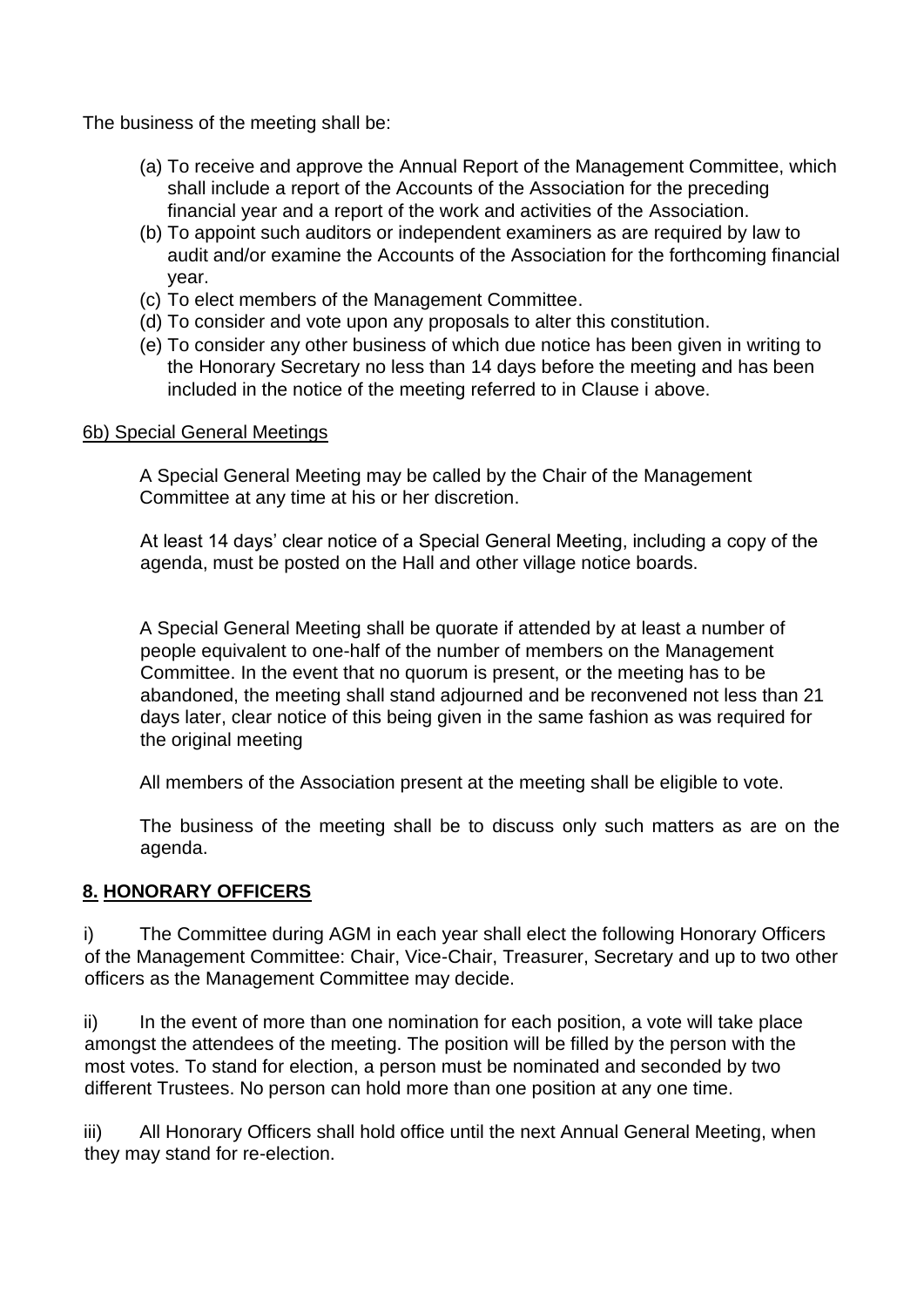iv) An Honorary Officer shall cease to hold office at any time upon giving written notice of resignation to the Association Secretary.

v) If a vacancy among the Honorary Officers occurs by death, resignation or disqualification, the Management Committee shall have the power to fill it from among the Management Committee members.

## **9. OFFICERS' DUTIES**

Chairperson:

The Chairperson is responsible for chairing all Committee meetings.

Vice Chair:

If a Vice Chair has been appointed, they will chair the meeting in the absence of the Chairperson, otherwise those present will hold a vote to elect a chair to stand in for that meeting.

## Secretary:

The secretary is responsible for organising the meetings of the Committee and for collating, writing and distributing agendas and any other necessary paperwork.

## Treasurer:

The Treasurer is responsible for reporting financial matters to the Committee meetings and is responsible for the prudent management of the Village Hall's finances.

## **10. MEETINGS AND MANAGEMENT**

To be held as required in the Village Hall with a minimum of five per annum. Visitors are welcome to attend and are invited to speak at meetings but will not be able to vote.

A special meeting can be called either by the Chairperson or any two Trustees giving seven days notice to the rest of the Committee and details of the reason for calling said meeting.

All meetings are minuted by the Secretary who subsequently issues copies to all Trustees within two weeks of the meeting.

All Trustees have one vote and results are determined by simple majority. The Chairperson has a second vote in case of a drawn result. Absent Trustees who have sent apologies can, in writing, nominate another Trustee to vote for them.

To form a quorum, a minimum of three Trustees must be present at all times during the meeting. If a quorum is not established, the meeting can continue but no decisions can be taken in the absence of votes.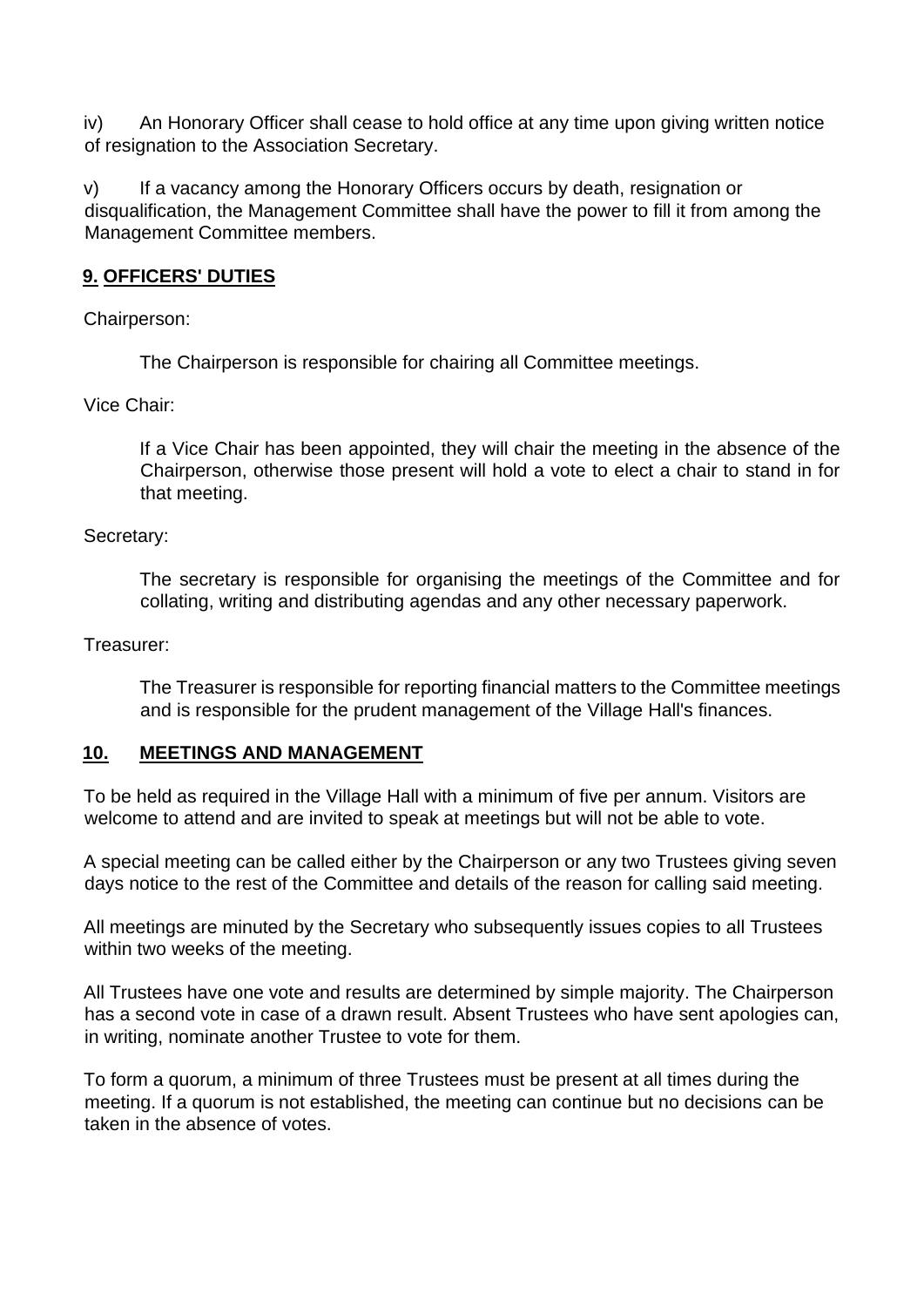No Trustee shall benefit in money or kind or from the supply of goods or services to the Village Hall. No Trustee may acquire or hold any interest in the Hall without prior written approval of the Charity Commissioners.

If a Trustee wishes to resign from the Committee they can do so in writing to the Secretary at any time.

A member of the Management Committee shall cease to hold office if he or she:

- (a) is disqualified from holding office by virtue of 'Unspent convictions for specific offences' Updated by the Charities Commission on the 1<sup>st</sup> August 2018 as The disqualifying reasons and the exceptions are set out in full in the disqualifying reasons table, or
- (b) becomes incapable by reason of mental disorder, illness, or injury of managing his or her affairs, or
- (c) is absent without permission of the Management Committee from all its meetings held within any period of six months and the Management Committee resolves that he or she shall cease to hold office, or
- (d) gives written notice of resignation to the Honorary Secretary.

## **11. FINANCE**

Accounts:

The Trustees must comply with the accounting requirements of the Charities Act 2016 (or any statutory modification or re-enactment of that Act) with respect to the keeping of accounting records for the Association, preparation of annual statements of the accounts for the Association, auditing or independent examination of such statements, the preparation of an annual report and annual return, and transmission of such reports, returns and statements to the Charity Commission for England and Wales.

#### Bank Accounts:

The Trustees shall set up and manage bank accounts as necessary and make adequate provision for the control of such accounts. Three signatories shall be nominated and any two must sign all cheques issued.

All outgoings for preceding periods are to be notified at each meeting held.

#### Income:

The Committee will take all reasonable and practicable measures to ensure that letting income is sufficient to maintain the upkeep of the Hall.

#### Surplus:

After payment of all expenses, any surplus income can only be used to maintain and/or improve the upkeep of the Hall.